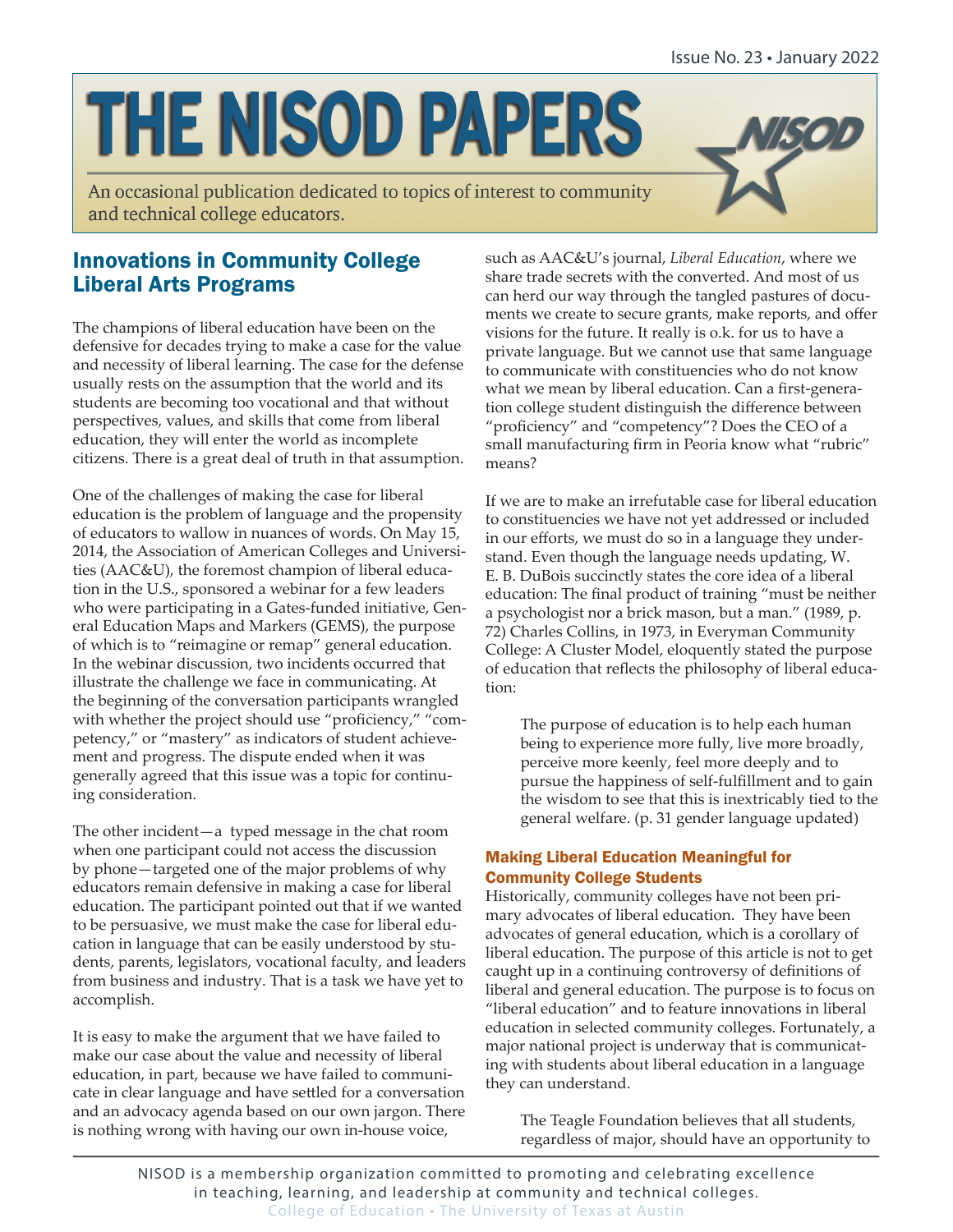experience the liberal arts. Liberal education entails engagement with the most challenging ideas of past and present. It fosters humility, curiosity, empathy, and concern for others. It helps young people shape lives of meaning, purpose, and informed participation in the democratic process. We believe that the opportunity to experience such an education is part of the promise of our democracy, and that it must not be restricted to the privileged few. (2021, para. 2)

The Teagle Foundation in partnership with the National Endowment for the Humanities is sponsoring a project, Cornerstone: Learning for Living, to revive the humanities in American colleges and universities. Community colleges are included in the project, and this article features three community colleges that have received grants. The descriptions that follow are from the proposals submitted to the Teagle Foundation and related sources.

**Austin Community College (ACC) in Texas:** At ACC, all guided pathways begin with a student success course required of all incoming students. Under the direction of Ted Hadzi-Antich, Jr., Associate Professor of Political Science at ACC, a "Great Questions Seminar" has been created to meet the student success course requirement and to provide incoming students with a common intellectual experience anchored in transformative texts. Students then have the option to complete the "Great Questions Journey" to satisfy distribution requirements in the transferrable general education core. All "Great Questions" courses use transformative texts to stimulate discussion and encourage students to make crossdisciplinary connections as they move through general education requirements.

Many community colleges seek to instill non-cognitive skills (e.g., growth mindset, time management, study skills) in first-time-in-college students by mandating "student success" courses that are lecture style, text-based, and taught by academic advisors or other college personnel. The Great Questions Seminar (GQS) pioneered at Austin Community College offers a different approach to foster the skills needed to be a successful college student. It is a 16-week seminar taught by faculty from a variety of disciplines guiding incoming students as they engage with a set of common texts including works such as Homer's *Odyssey*, Euclid's *Elements,* and poetry from around the world—while learning the practical skills needed to be successful in college and familiarizing themselves with the resources available on campus, from the library to the counseling center. The texts for the seminar are chosen by faculty to prompt students to examine their own ideas in conversation with peers and to strengthen enduring habits of critical analysis and thinking they will continue to use in subsequent coursework and in the world of work.

 is designed for students at all levels of academic preparation. Conspicuously lacking from sections are lectures, PowerPoint presentations, and textbooks. Students learn along with faculty guides who are typically not subject matter experts on the assigned texts and who model how to approach works that might initially seem daunting with openness, curiosity, and as an "engaged amateur." All sections of GQS are taught from a standardized syllabus, providing all students with a common intellectual experience rooted in seminal works in the arts and sciences that serve as a foundation upon which they can build their diverse majors.

ACC has been engaging in an ambitious and collegewide faculty recruitment and training effort, increasing the number of sections each year to fit demand. Instructors are permitted to teach GQS only after completing the training needed to maintain the integrity of the course and to ensure that instructors are prepared to teach students at all levels of academic preparation. As a resource for faculty and students alike, the syllabus includes a comprehensive list of study questions that faculty can use to help guide class discussions, regardless of their familiarity with the texts. During the pandemic, ACC pivoted to conduct additional faculty training seminars (conducted virtually) and to develop an online teaching and curriculum development institute.

As of 2021, 92 ACC faculty members from 19 different departments, spanning government to nursing, have been recruited and trained to teach GQS. In 2021, a total of 32 sections enrolling over 630 students were taught, with the goal of offering enough sections to enroll an estimated 1,500 incoming students by 2022/23.

ACC has been involved in this project longer than the other community colleges in this article, so some assessment data are available. Fall-to-Spring persistence for students who successfully completed GQS in fall 2020 was 98 percent, whereas 72 percent of students who were not enrolled in any success course at ACC in fall 2019 persisted to spring 2020. Further, the students enjoy the Great Questions Seminar, with over 75 percent of all survey respondents indicating that GQS was one of the best courses they took online in the Fall 2020 semester. Fall 2020 data also suggest that diverse student respondents overwhelmingly found the course material to be relevant to them and the course to be inclusive. Over 80 percent of respondents agree or strongly agree they want to continue learning more about the writings, art, and other works they were introduced to in GQS, so the course is likely to have a lasting impact on students' academic interests.

The project has been so successful that project director Ted Hadzi-Antich, Jr. has launched a non-profit organization, The Great Questions Foundation, (https://www.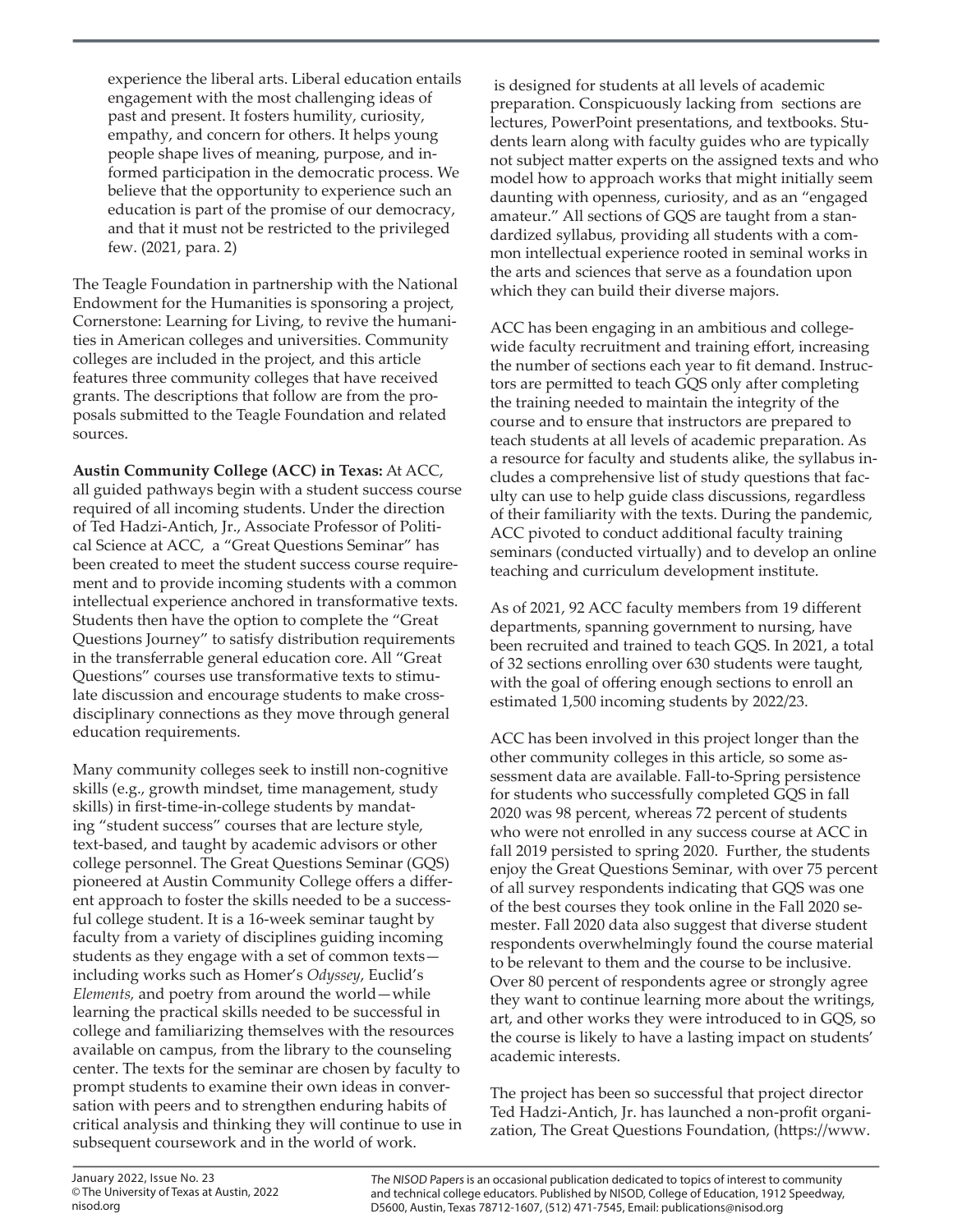tgqf.org/) to promote liberal education and core-text and discussion-based learning at community colleges. The Great Questions Foundation is working with faculty colleagues from 11 community colleges across the nation on a project to develop a web-based resource for faculty interested in engaging with discussion-based pedagogy focused on transformative texts.

**Linn-Benton Community College (LBCC) in Oregon**:

Mark Urista, Communication Faculty, and Raymund Ocampo, Music Faculty, are the project directors at LBCC. They initiated active planning on their project in June 2021.

In applying for the Cornerstone Project's Planning Grant, the faculty team of LBCC agreed to broadly define a "transformative text" as one that encompasses written, visual, musical, cinematic, and material culture texts. In so doing, we recognize the transformative nature of "reading" a work of art or music and the role of these artistic texts in expressing and challenging universal questions. In addition, we hope to encourage a broader participation of our humanities faculty and to recognize the way in which our Art and Music programs forge important shared experiences for students and community members from our two counties. As a team of faculty, we are inspired by the musical composition of Max Richter who "re-composed" Vivaldi's Four Seasons, creating what he calls "a conversation" with a well-known classical musical text, but from a contemporary viewpoint. It is with this spirit of a dialogue between the timeless and the contemporary that we submit this proposal.

LBCC has the distinction of serving two counties--one strongly conservative and the other strongly liberal. Linn and Benton counties are, in many ways, a microcosm of the strengths and tensions of American society at the present moment. Our Cornerstone work aims to creatively engage these differences by finding commonalities and meaning via transformative texts, artworks, musical compositions, and civil discourse.

In addition, our role as a community college will define the project by addressing issues of equity and inclusion in ways that are distinct to the social and economic justice mission of community colleges. As a community college, we have the opportunity to counter the perception of the humanities as reserved for elite student populations.

Almost 12 percent of LBCC students are Hispanic/Latino. Although we are not designated a Hispanic-serving institution, we share similar goals that include supporting the success and completion rates of our Hispanic students and ensuring our curriculum is inclusive. In light of this, we plan to work closely with our Office of Institutional Equity, Diversity and Inclusion and our

Difference, Power, and Discrimination (DPD) Faculty Learning Community, which is affiliated with the DPD Program at Oregon State University. Close collaboration with these two groups will help ensure that our common archive of Transformative Texts is more than a list of common texts, but one that reflects the perspectives of historically marginalized or oppressed groups and rigorously engages in the work of critical pedagogies and curriculum transformation at the institutional level.

Community college faculty are primarily engaged in the vital work of teaching General Education courses and are highly skilled in teaching students from a wide variety of backgrounds and majors, including students who are undecided about a major. In contrast to fouryear institutions, community college faculty do not have a broad range of coursework or required research to reenliven teaching practices and content. The Cornerstone Program will provide an opportunity for our faculty to re-engage with texts that inspired our own academic careers, deepen our professional development, and pause from an intense teaching schedule to reinvigorate our teaching.

During the Planning Grant phase, we will lay the foundation for a Transformative Text initiative in our Gen Ed requirements and current pathways. We plan to pilot the sequence first in Business and then in Biology, our two largest majors. We will develop a shared experience of humanistic engagement through our current pathways.

The LBCC Cornerstone Project will use existing, required coursework in Gen Ed: Writing 121 (Composition), Communication 111 (Speech) or Communication 114 (Argument and Critical Discourse), and Humanities 103 (Romantic Era to Contemporary Society). These classes will maintain and elevate our current standards for transfer to partner institutions via the Associate of Arts Oregon Transfer (AAOT) and Associate of Science (AS) degrees.

At a lower-division level, Humanities 103 will be an adaptation of the Purdue model (also a project of the Teagle Foundation), providing an additional, thematic humanities course that draws connections between the Humanities and students' professionally-oriented academic majors. In current pathways at LBCC, Hum 101, 102, 103, or HST 203 are typically scheduled for students' second year. These courses are currently focused on historical periods and meet a Western Culture requirement; however, Hum 103 has also been used more broadly as an introduction to the humanities. We will use the Planning Grant to redevelop Hum 103 as the designated course in the Cornerstone Project sequence, one that can address thematic or great questions through the lens of literature, visual culture, or music.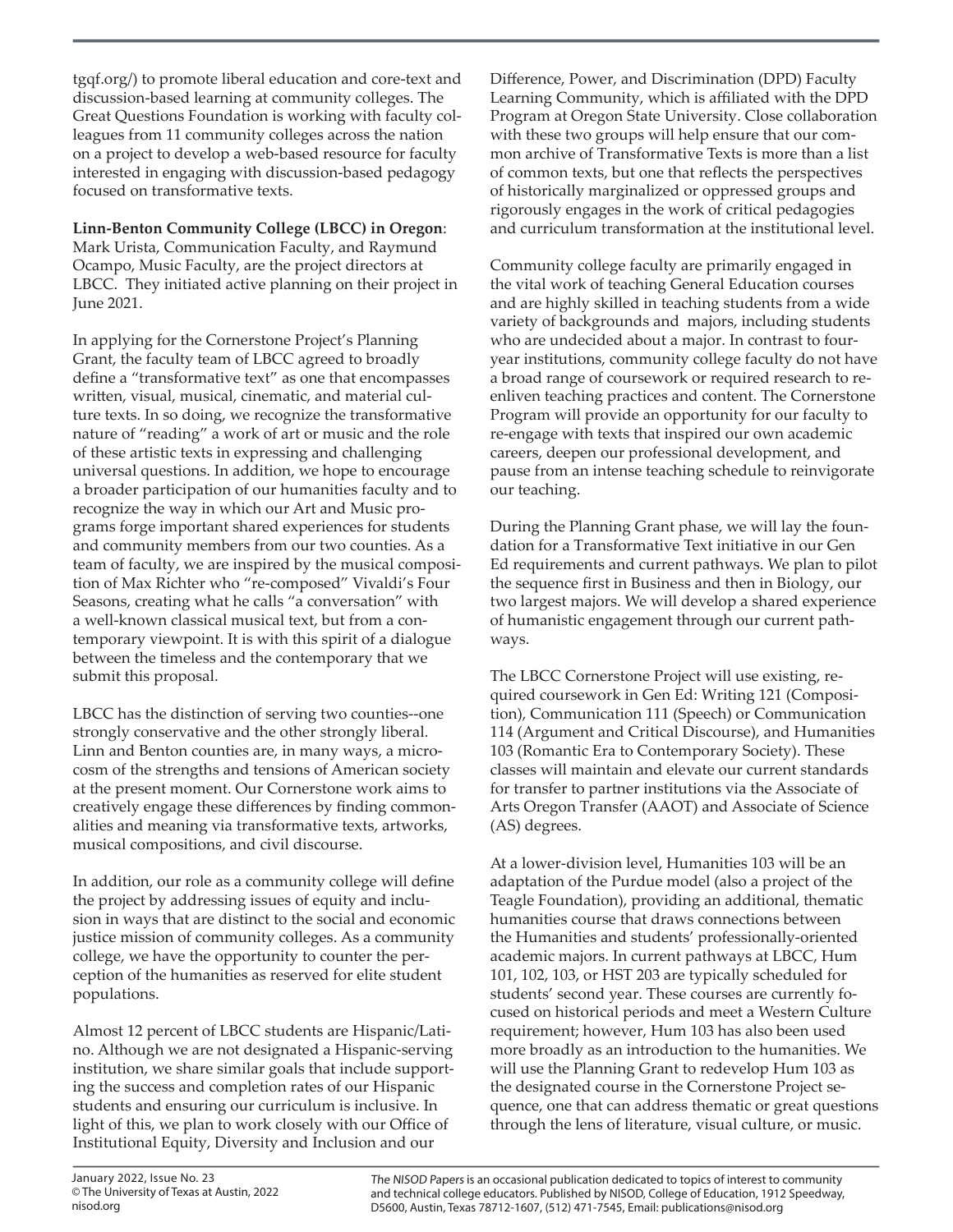In addition, we will work with the Business and Biology Departments to move this requirement to the third term of the first year (LBCC is on the quarter system), effectively creating a linked first-year experience for students who follow the pathway.

LBCC has adopted and is implementing the Guided Pathways Project of the American Association of Community Colleges. By developing a Cornerstone Project that is embedded in our existing degree pathways, our curricular structure can integrate a cohesive threecourse sequence within existing institutional practices. We plan to implement the project across all majors, including STEM degrees.

LBCC has a number of existing centers and agencies that will be engaged with this project and a statewiderecognized research unit that will participate in the assessment of project outcomes. The assessments will include analyses of student progress and satisfaction, faculty perspectives, impact on college policies and structures, and impact on college culture.

The Cornerstone Project at LBCC has the potential to re-engage the college with the core question of the role of the liberal arts in students' education experience at the community college level, initially focused on students in transfer degrees but, in the longer term, also for students seeking two-year degrees. In our preparation for this grant application, we have already held interdisciplinary and cross-department meetings that have been incredibly fruitful and rejuvenating. In imagining a more coherent educational experience for students, grounded in the humanities, we have also experienced a shift in our own collaborations with staff and faculty across the institution that is challenging us to consider "discrete" academic units (i.e., Destination Graduation, Business transfer degree, Biology transfer degree, Gen Ed requirements) within a more holistic, coherent frame¬work.

**Lorain County Community College (LCCC) in Ohio:** Kimberly Karshner, Professor of English, and Benjamin Cordry, Professor of Philosophy, are the project directors at LCCC.

Students benefit directly from studying transformative texts. In such texts, authors struggle with profound problems related to human existence – problems about meaning, ethics, relationships, community, family, and identity, among others. These problems are problems for everyone. Engaging the text is a means for reflecting on problems, a way to connect with the author, and a way to connect with other people in a community of readers. The status of such texts as texts that people from various social groups, historical periods, and cultures relate to and find meaning in signals the potential such texts hold for students.

Indirectly, such texts are unparalleled paths for reaching general education goals including diversity, critical thinking, and communication. The authors are not the ahistorical, neutral voices of textbooks, but people writing from a point in their life to an audience. Struggling to achieve real understanding requires empathy, creativity, and critical thinking. Without critical thinking, the significance of the text is undifferentiated from one's immediate cognitive and emotional reactions. Transformative texts can, of course, be the subject material for essays, research papers, and oral presentations. But communication doesn't have this merely outward relationship to reading texts. As social beings, we seek to share with others the thoughts, feelings, and experiences that matter to us. Academic writing and presenting are vessels that give form, precision, and direction to this urge. Moreover, thinking and communicating are deeply connected: one might think through imaginary dialogue, and in real dialogue one often revises one's thoughts. Thinking and communicating feed back into reading: No transformative text is worth simply reading once. In rereading a text after reflecting on it, discussing it, and studying it with others, one gains new insights and perspectives. A transformative text, especially one taken up in a social setting, is a well for the soul from which one can draw nourishment repeatedly. This is as true for community college students as it is for anyone else.

Our goal is to create a three-course pathway (nine hours) that integrates the use of transformative texts in achieving our general education outcomes of diversity, critical thinking, and communication. The pathway would consist of ENGL 161 (English Composition I), ENGL 162 (English Composition II), and an elective course chosen from a variety of high-enrollment humanities and history courses. At LCCC, history courses are categorized in social science. While initially the use of transformative texts will be piloted in select sections, the aim is for all sections of the relevant courses to integrate them. We will also create the faculty and student supports necessary to ensure the quality and sustainability of this pathway. This pathway will be built over three stages: an initial exploratory stage, an expansionary stage, and a final stage in which the pathway is fully institutionalized in a sustainable way. If our proposal is approved, funds for the Planning Grant will be used for the exploratory stage, which will culminate in a proposal for an Implementation Grant. If that proposal is approved, those funds will be used for the expansionary and final stages.

LCCC's general education program includes outcomes addressing diversity, critical thinking, and communication, and we are at the beginning of a multi-year revising process that will reconsider how we state, assess, and implement these outcomes. Our process connects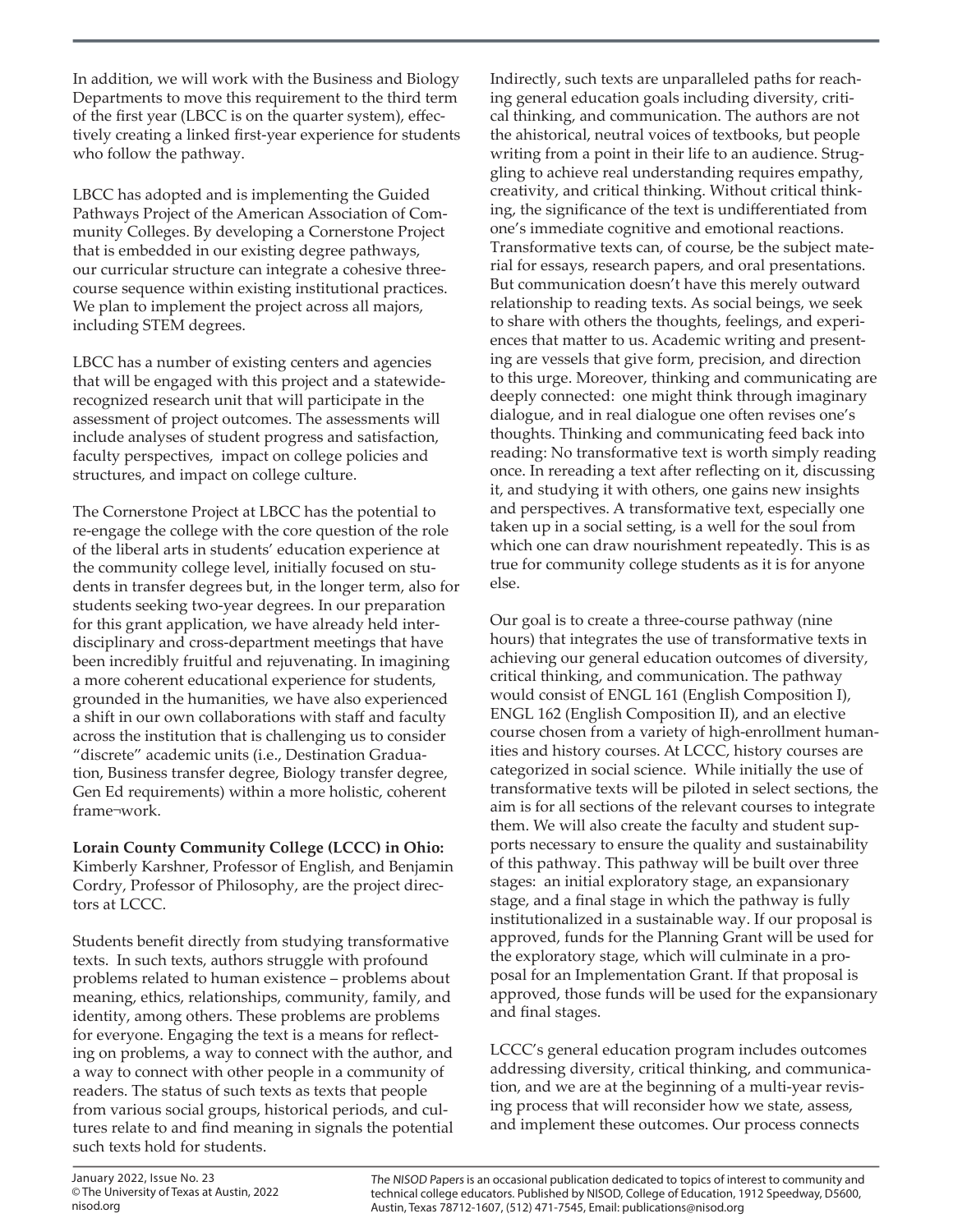to a state-wide initiative from the Ohio Department of Higher Education to include a general education diversity outcome through a humanities or social science elective that promotes awareness of intersectionality within identity and culture and develops empathy. Moreover, our English composition faculty are in the process of developing an OER textbook for use in ENGL 161 and ENGL 162. This textbook will include a chapter for students on critical reading strategies, and teaching materials are also being developed. These materials will be useful not simply for composition teachers, but for all humanities and history teachers as they develop their students' skills as readers and writers. During the second or third year of our transformative text project, the OER work of the English faculty could be incorporated into writing-across-the-curriculum training for faculty in general. Finally, the need to change how we address the diversity outcome in our general education program is evident from our 2019 National Assessment of Collegiate Campus Climate Survey, which revealed that well over 50 percent of our students report not learning about race in their courses. Now is an opportune time for LCCC to consider how, as an institution, to intentionally include transformative texts in the general education program for all our students.

The list of transformative texts will include texts from multiple genres and perspectives and cover diverse historical periods and cultures. Texts will be ones that are accessible to first-year college students and are especially useful for achieving the outcomes of diversity, critical thinking, and communication. In light of LCCC's significant need to address the diversity outcome, listed texts will address themes of identity, diversity, justice, or multiculturalism; the set of authors will be very diverse in terms of race, sex, gender, ethnicity, social class, and culture. Insofar as part of learning about diversity involves examining and reconstructing one's own identity in context, the list will also include authors from and texts about the local region. The literature of the Midwest, the Rust Belt, Ohio, and Lorain County is directly pertinent to the lives of our students but is something their education often leaves unexplored or even unacknowledged.

Throughout the exploratory phase, a variety of data will be collected to assess the success of the program. Three primary types of data will be collected: data about participation, data about the texts, and data about faculty and student experiences. Specific assessment tools will be developed and benchmarks for success will be determined.

### Corollary Benefits of the Teagle Initiative

While the primary focus of the Teagle Initiative is to improve and expand the teaching of the liberal arts, there are substantial benefits to these three community colleges that have already occurred and will occur that reflect a number of reform efforts recently underway in the nation's community colleges. The means used by the project are couched in transformative texts and great questions. The ends have the potential to reform and transform the broader culture of the colleges. Some of the examples of reformation and transformation include:

- The renewal of the Humanities.
- Interdepartmental collaboration.
- An expansion of Guided Pathways.
- Faculty professional development.
- Operating from a culture of evidence.
- Increased avenues for diversity, equity, and inclusion.
- Simplifying language for esoteric ideas.
- Connecting cultures from the past and present to self.
- Improving communication among faculty and between faculty and students.
- The renewal of General Education.

A focused project such as the Teagle Initiative would be of great benefit to the faculty and students at a community college if only one or two of these examples were also realized in the course of the project. In the three colleges reviewed in this article, almost all of these examples will be realized, which makes this project particularly significant.

In my view the renewal of General Education (GE) in the participating colleges could prove to be one of the most significant outcomes of the initiative. If there is any education most essential for community college students it is GE as originally defined by its champions as an integrated, cohesive, common core of learning. Although tailor-made philosophically for the community college and its students, in its current form it is a debacle. And unfortunately, GE has been almost totally ignored by the reform advocates of the last few decades.

Instead of a common core of learning essential for all students, GE today is in educational jargon a "distributed curriculum" and less kindly referred to as a "cafeteria curriculum." Faculty decades ago, gave up on trying to agree on a common core of learning and opened the floodgates to long lists of courses in the six or seven categories such as "social sciences," "humanities and fine arts," etc. faculty use to corral some kind of meaning from historical options.

- **• In a California community college**, the catalog includes four different sets of requirements for general education degrees—already confusing for students. In the college's general education requirement of six courses, students must choose from among 217 different courses (one course from 46 in natural sciences; one from 47 in social and behavioral sciences; one from 79 in art, humanities and culture; and so on).
- **• In an Ohio community college**, students must choose from 46 different courses in the arts and humanities to meet a three-course general education requirement,